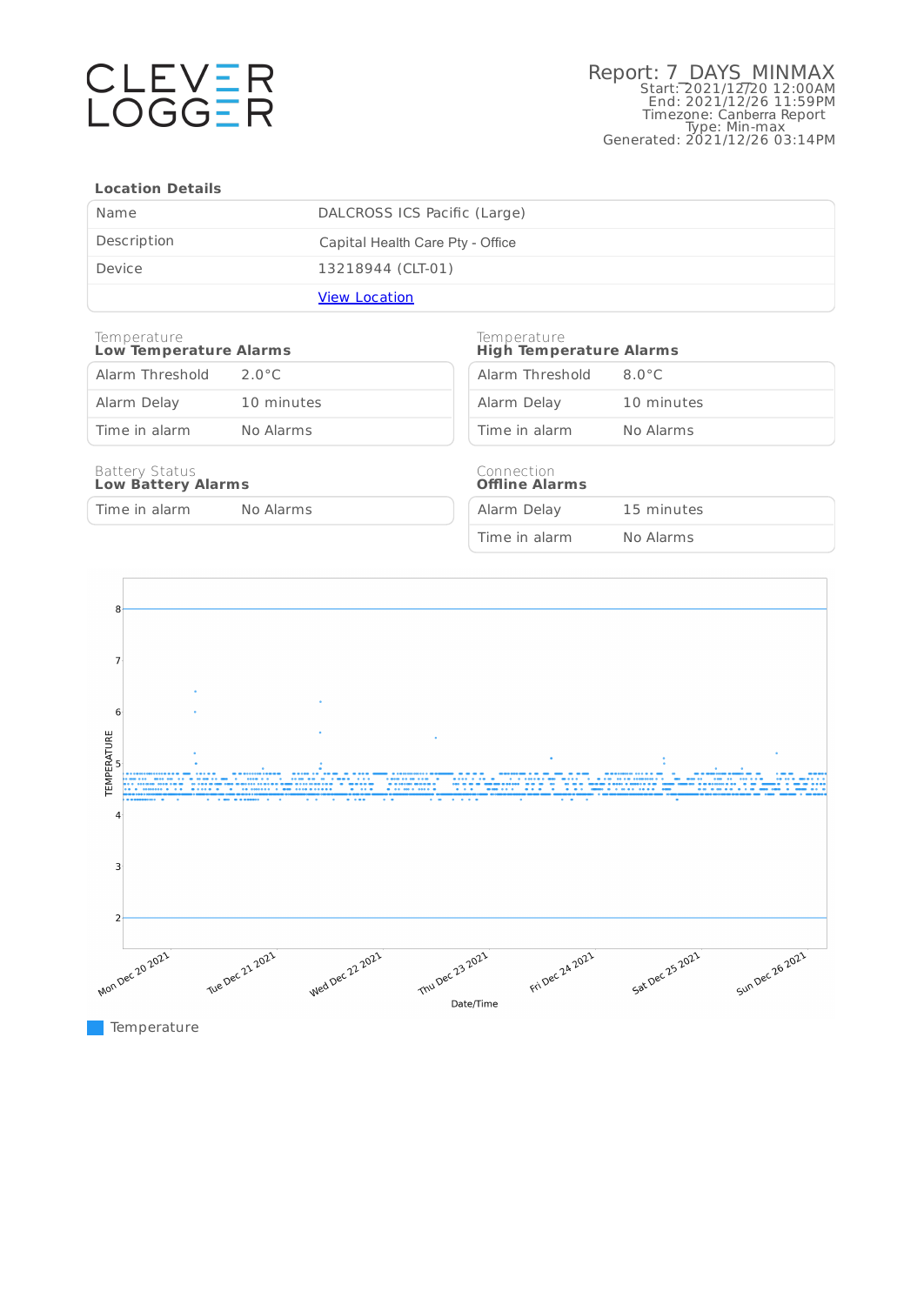# **Recordings**

| <b>Date</b>             | <b>Minimum Temperature</b> | <b>Maximum Temperature</b> |
|-------------------------|----------------------------|----------------------------|
| Mon Dec 20 2021 12:00AM | $4.3^{\circ}$ C            | $6.4^{\circ}$ C            |
| Tue Dec 21 2021 12:00AM | $4.3^{\circ}$ C            | $6.2^{\circ}$ C            |
| Wed Dec 22 2021 12:00AM | $4.3^{\circ}$ C            | $5.5^{\circ}$ C            |
| Thu Dec 23 2021 12:00AM | 4.3 $^{\circ}$ C           | $4.8^{\circ}$ C            |
| Fri Dec 24 2021 12:00AM | $4.3^{\circ}$ C            | $5.1^{\circ}$ C            |
| Sat Dec 25 2021 12:00AM | $4.3^{\circ}$ C            | $5.1^{\circ}$ C            |
| Sun Dec 26 2021 12:00AM | $4.4^{\circ}$ C            | $5.2^{\circ}$ C            |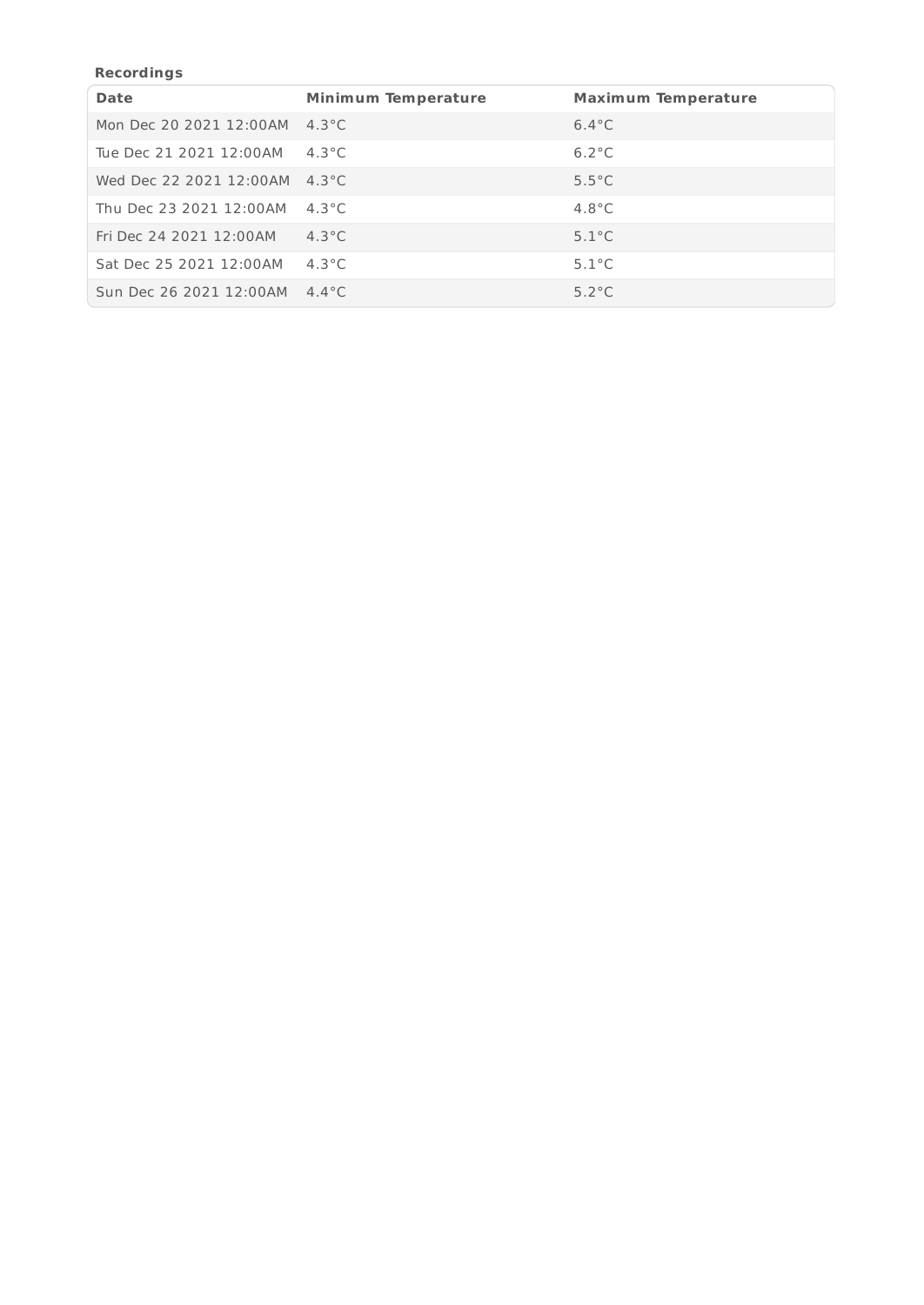## **Location Details**

| Name        | LEC Medical Fridge (Small)           |
|-------------|--------------------------------------|
| Description | Capital Health Care Pty Ltd - Office |
| Device      | 13218945 (CLT-01)                    |
|             | <b>View Location</b>                 |

### Temperature **Low Temperature Alarms**

| Alarm Threshold | $2.0^{\circ}$ C |
|-----------------|-----------------|
| Alarm Delay     | 10 minutes      |
| Time in alarm   | No Alarms       |

### Battery Status **Low Battery Alarms**

Time in alarm No Alarms

### Temperature **High Temperature Alarms**

| Alarm Threshold | 8 O°C      |
|-----------------|------------|
| Alarm Delay     | 10 minutes |
| Time in alarm   | No Alarms  |

### Connection **Offline Alarms**

| Alarm Delay   | 15 minutes |
|---------------|------------|
| Time in alarm | No Alarms  |